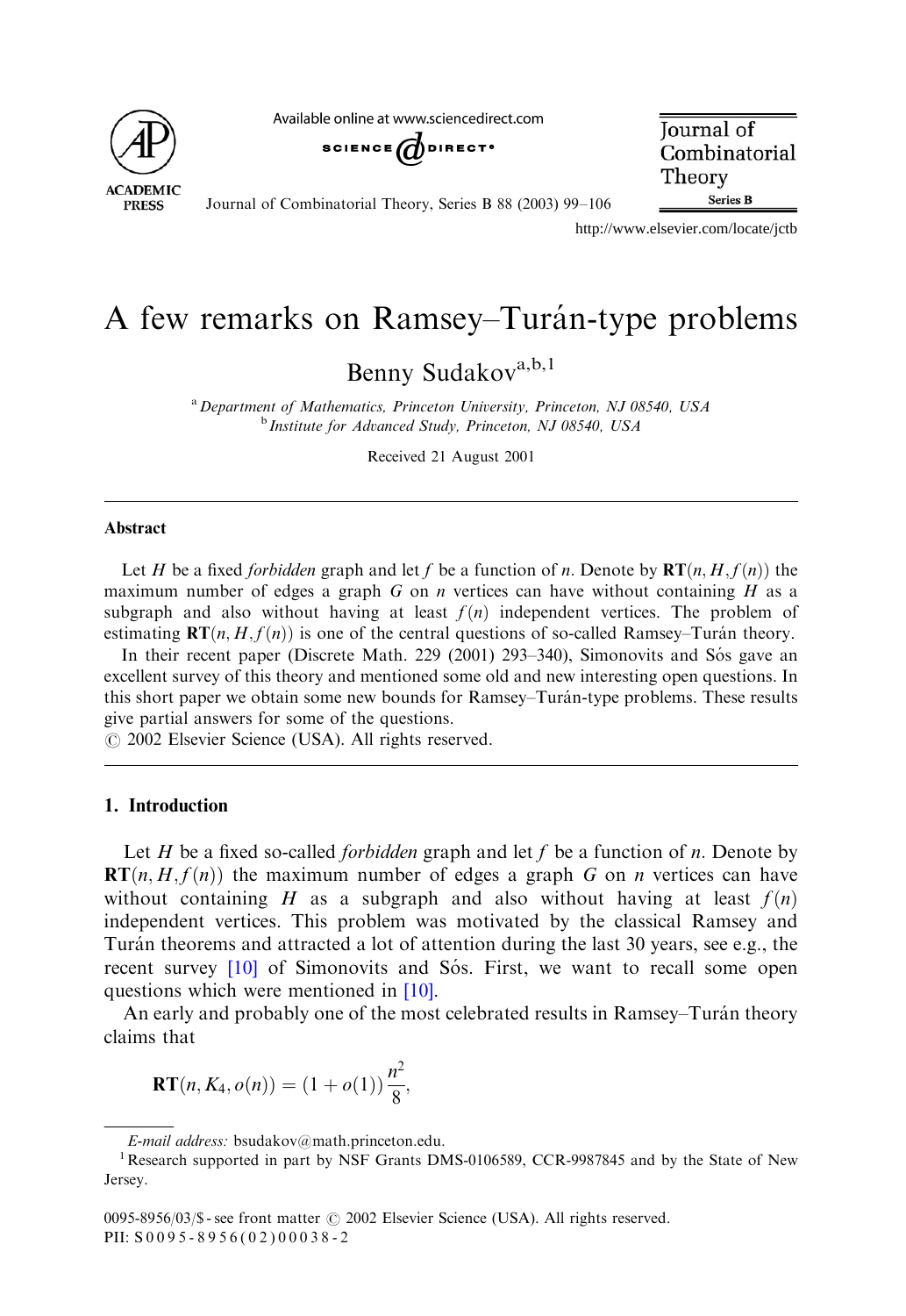where  $K_4$  is a complete graph on four vertices. The upper bound was obtained by Szemerédi  $[11]$  and the lower bound was proved by Bollobás and Erdős  $[2]$ . This result is quite surprising, since it seems to be more plausible to suspect that there are no  $K_4$ -free graphs on *n* vertices with a quadratic number of edges and with maximum independent set of size  $o(n)$ . Roughly speaking, the graph of Bollobás and Erdős consists of two disjoint copies of order  $n/2$  of the Borsuk graph with a dense bipartite graph in between. The fact that this graph has independence number  $o(n)$ was proved by applying an isoperimetric theorem for the high dimensional sphere. On the other hand, one can easily see that the independence number of the Borsuk graph is rather large. So replacing  $o(n)$  by slightly smaller functions perhaps one could get smaller upper bounds on the number of edges. This natural question was posed in [\[4\]](#page-7-0) and also repeated in [\[10\]](#page-7-0), more precisely they asked the following:

**Problem 1.1.** Is it true that for some  $c > 0$ ,

$$
\mathbf{RT}\left(n, K_4, \frac{n}{\ln n}\right) < \left(\frac{1}{8} - c\right)n^2?
$$

Similarly, what happens if  $o(n)$  is replaced by  $O(n^{1-\varepsilon})$  for some fixed but small constant  $\varepsilon > 0$ ?

Another more general question asked by Simonovits and Sós  $[10]$  is to characterize forbidden graphs H for which replacing the  $o(n)$  condition by  $O(n^{1-\epsilon})$  can change significantly the corresponding Ramsey–Turán numbers.

Problem 1.2. Under which conditions on the forbidden graph H do there exist two positive constants  $c, c_1$  for which

$$
\mathbf{RT}(n, H, o(n)) - \mathbf{RT}(n, H, f(n)) > c_1 n^2 \quad \text{for every } f(n) = O(n^{1-c})?
$$

Denote by  $K_s(t_1, ..., t_s)$  a complete s-partite graph with parts of size  $t_1, ..., t_s$ . In [\[6\]](#page-7-0) Erdős, Hajnal, Sós and Szemerédi developed an interesting method, based on a modified version of arboricity, which allows one to determine  $\mathbf{RT}(n, K_s(t_1, ..., t_s), o(n))$  for a large family of complete multi-partite graphs. One of the first graphs which cannot be handled by this technique is  $K_3(2,2,2)$ . Finding the Ramsey–Turán number of this graph remains an intriguing open problem. Even the following simpler question is unsolved (see, e.g., [\[4,6,10\]\)](#page-7-0).

**Problem 1.3.** Decide if  $\mathbf{RT}(n, K_3(2, 2, 2), o(n)) = o(n^2)$  or not.

Finally, we want to mention an additional open question which appeared in [\[5\].](#page-7-0) In this paper the authors studied the variant of Ramsey–Turán-type problems where instead of imposing a bound on the size of the maximum independent set they considered what happens if one forbids large  $K_p$ -free sets. Let the  $K_p$ -independence number  $\alpha_p(G)$  be the maximum order of an induced subgraph in G which contains no copy of  $K_p$ .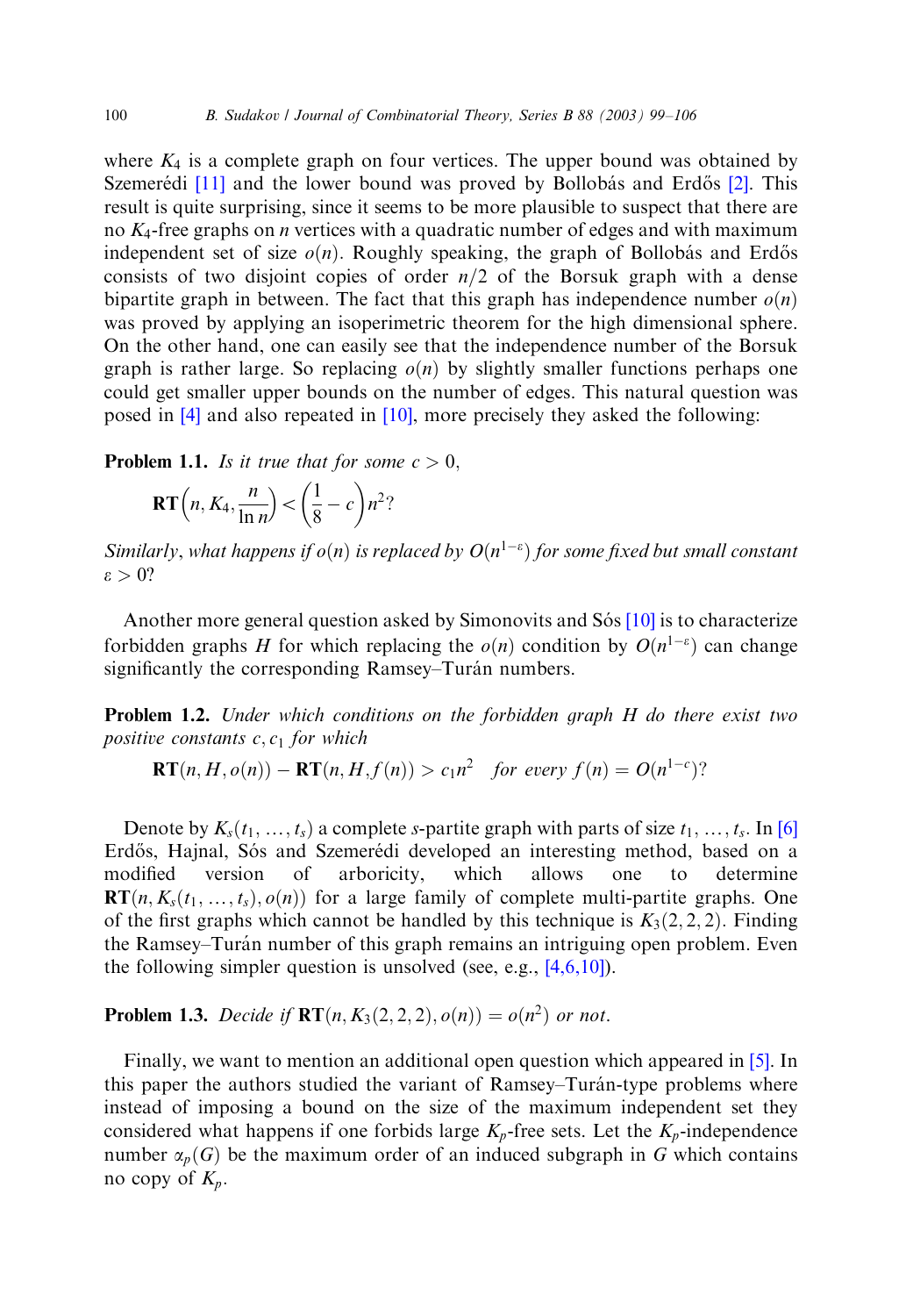**Problem 1.4.** Is it true that if G is a K<sub>5</sub>-free graph on n vertices and  $\alpha_3(G) = o(n)$ , then the number of edges in G is  $o(n^2)$ ?

Motivated by all these problems, in this short paper we obtain a few new bounds for the Ramsey–Turán numbers. These results give partial answers for some of the questions. The rest of this note is organized as follows. In Section 2 we prove our main lemma, which we think is of independent interest. We apply this lemma in Section 3 to obtain various bounds for some Ramsey–Turán-type problems. Section 4 of the paper is devoted to concluding remarks.

We close this section with some conventions and notation. Given a graph  $G =$  $(V, E)$  and a subset  $W \subset V$ , we denote by  $N(W)$  the set of vertices of G adjacent to all the vertices in  $W$ . A graph G is *d*-degenerate if any subgraph of it contains a vertex of degree at most d: Obviously, such a graph contains an independent set of size  $|V(G)|/(d+1)$ . We denote by ln the natural logarithm. Throughout the paper, we omit the floor and ceilings signs for the sake of convenience.

#### 2. Key lemma

In this section we prove our main lemma which we think is of independent interest. When this paper was written we learned that independently and before us a similar statement was proved by Kostochka and Rödl  $[9]$ . The proof we present here is simpler and gives slightly improved constants. It is based on probabilistic arguments and was influenced by Gowers [\[7\].](#page-7-0)

**Lemma 2.1.** Let  $0 < c < 1/2$  and let t, k, m and n be positive integers satisfying the following two inequalities:

$$
(2c)^{t}n \ge 2m \quad and \quad n^{k} \left(\frac{m}{n}\right)^{t} \le k!m. \tag{1}
$$

Then every graph  $G = (V, E)$  on n vertices with  $|E| \geq c n^2$  contains a set  $U \subset V$  of size at least m with the property that any subset W of U of size k has  $|N(W)| \ge m$ .

**Proof.** Let  $x_1, \ldots, x_t$  be a collection of t, not necessarily distinct vertices of G, which we pick uniformly at random. Denote by A the set of common neighbors of  $x_1, \ldots, x_t$ in G. Note that the size of A is a random variable and that for any  $v \in A$  all  $x_i$  should belong to  $N(v)$ . Denote by  $d(v)$  the degree of vertex v. Then, using Jensen's inequality, we can estimate the expected size of A:

$$
\mathbf{E}(|A|) = \sum_{v \in V} \Pr(v \in A) = \sum_{v \in V} \left(\frac{|N(v)|}{n}\right)^t = \frac{\sum_{v \in V} (d(v))^t}{n^t} \ge \frac{n(\frac{\sum_{v \in V} d(v)}{n})^t}{n^t}
$$

$$
= \frac{n(2|E(G)|/n)^t}{n^t} \ge (2c)^t n \ge 2m.
$$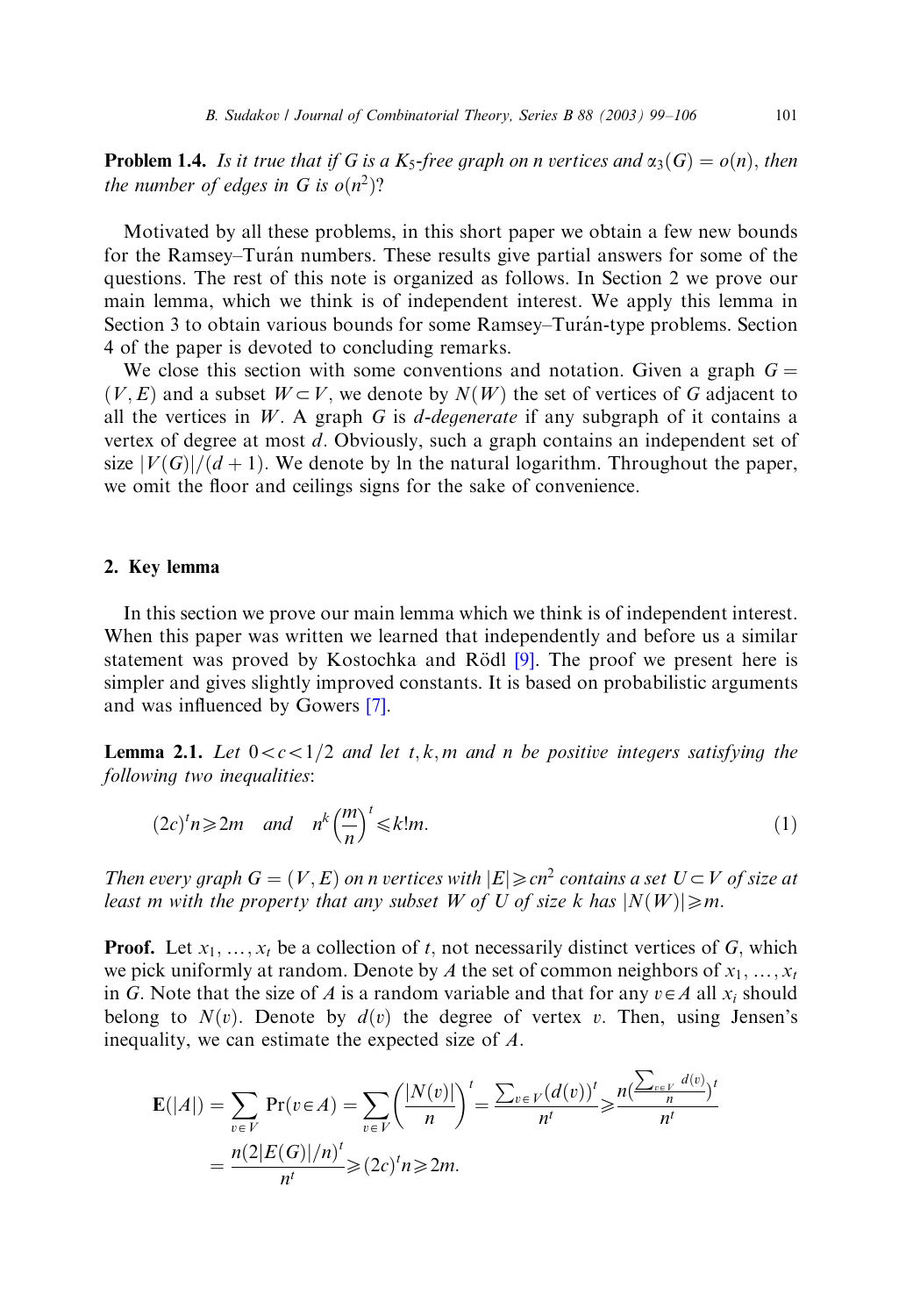On the other hand, by definition, the probability that a given subset of vertices  $W$ belongs to A equals  $(|N(W)|/n)^t$ . Denote by Y the number of subsets W of A of size k which satisfy  $|N(W)| < m$ . Then by (1) the expected value of Y is at most

$$
\mathbf{E}(Y) = \sum_{|W|=k, |N(W)| < m} \Pr(W \subset A) \leqslant {n \choose k} \left(\frac{m}{n}\right)^t \leqslant \frac{n^k}{k!} \left(\frac{m}{n}\right)^t \leqslant m.
$$

Therefore by linearity of expectation there exists a choice of  $x_1, \ldots, x_t$  for which  $|A| - Y \ge m$ . Fix such A and delete an arbitrary vertex from every subset W of A of size k which has  $|N(W)| < m$ . This produces the set U guaranteed by the assertion of the lemma.  $\Box$ 

Using this lemma we immediately obtain the following corollary which we will use in the next section to derive results on Ramsey–Turan-type problems.

**Corollary 2.2.** Let c be a positive constant and  $k$  be a fixed non-negative integer. Let G be a graph on n vertices with at least  $cn^2$  edges and let  $\omega(n)$  be any function which tends to infinity arbitrarily slowly with n. Then, for sufficiently large n, G contains a subset of vertices U of size ne<sup>- $\omega(n)\sqrt{\ln n}$ </sup> such that any  $W \subset U$  of size k has  $|N(W)| \geq ne^{-\omega(n)\sqrt{\ln n}}$ .

**Proof.** Define  $t = \sqrt{\ln n}$  and let  $m = ne^{-\omega(n)\sqrt{\ln n}}$ . Then it is easy to check that

$$
(2c)^{t}n = ne^{-\ln(1/2c)\sqrt{\ln n}} \gg 2ne^{-\omega(n)\sqrt{\ln n}} = 2m
$$

and also

$$
n^k \left(\frac{m}{n}\right)^t = n^k \left(e^{-\omega(n)\sqrt{\ln n}}\right)^{\sqrt{\ln n}} = n^{k-\omega(n)} = o(1) \ll m.
$$

Now the corollary follows from Lemma 2.1.  $\Box$ 

#### 3. Applications

In this section we show how to apply Corollary 2.2 to the Ramsey–Turan-type problems. Our first two results were motivated by Problems 1.1–1.3. These results give a precise characterization of the forbidden graphs H for which  $\mathbf{RT}(n, H, n^{1-\epsilon}) =$  $o(n^2)$ , for any fixed  $\varepsilon > 0$ .

**Theorem 3.1.** Let  $H = (V, E)$  be a fixed graph such that there exists a partition  $V = V_1 \cup V_2$  of the vertices of H with the property that the induced subgraph  $H[V_i], i = 1, 2$  is acyclic. Then the Ramsey–Turan number of H satisfies

$$
\mathbf{RT}(n, H, f(n) = ne^{-\omega(n)\sqrt{\ln n}}) = o(n^2),
$$

where  $\omega(n) \rightarrow \infty$  arbitrarily slowly with n.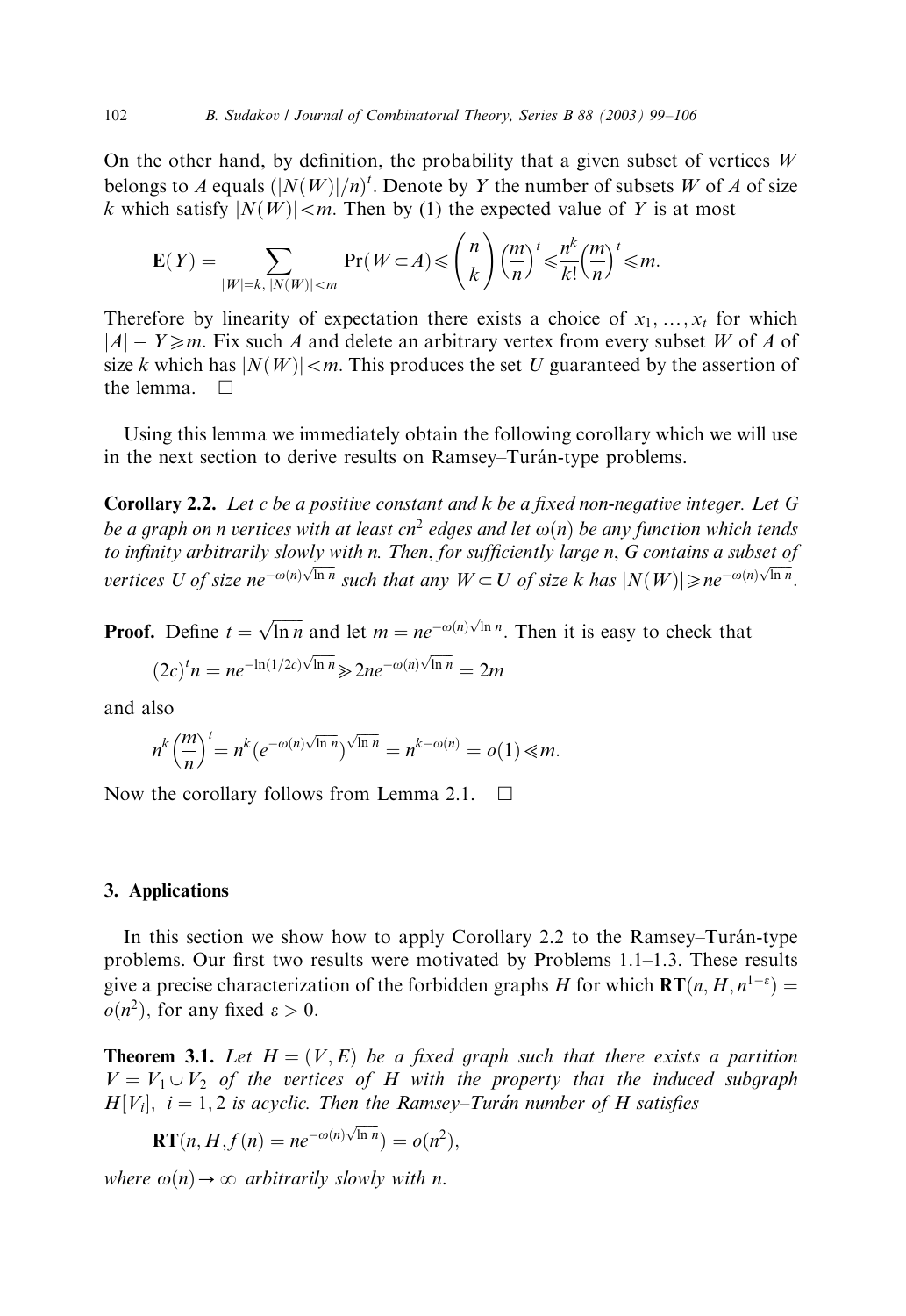**Proof.** Let  $c > 0$  be a constant and let G be a graph on *n* vertices with  $cn^2$  edges which contains no copy of  $H$ . Then to prove the theorem it is enough to show that  $\alpha(G) \geq n e^{-\omega(n)\sqrt{\ln n}}$ . Denote by k the order of the graph H and set  $\omega'(n) = \omega(n) - 1$ . Since k is a constant, then by Corollary 2.2 G contains a subset of vertices  $U$  of size  $ne^{-\omega'(n)\sqrt{\ln n}} \geqslant kne^{-\omega(n)\sqrt{\ln n}}$  such that any  $W \subset U$  of size k has  $|N(W)| \geqslant$  $\lim_{n \to \infty} \frac{\ln n}{\ln n} \geq \lim_{n \to \infty} \frac{\ln n}{\ln n}$ . Consider G[U], the subgraph of G induced by the set U. If  $G[U]$  is  $(k - 1)$ -degenerate then it contains an independent set of size  $|U|/k = ne^{-\omega(n)\sqrt{\ln n}}$  and we are done. Else it contains a subgraph with minimal degree  $k$ . Then by a well known folklore result such a subgraph contains any forest on k vertices and in particular a copy of the graph  $H[V_1]$ . Denote by  $W_1 \subset U$  a vertex set of this copy. Clearly the size of  $W_1$  is at most k and therefore we have that  $|N(W_1)| \geq kne^{-\omega(n)\sqrt{\ln n}}$ . Next consider a subgraph of G induced by the set  $N(W_1)$ . If this graph contains a copy of  $H[V_2]$ , denote by  $W_2 \subset N(W_1)$  a vertex set of this copy. Since every vertex in  $W_1$  is adjacent to every vertex in  $W_2$  and  $H[V_i] \subset G[W_i], i = 1, 2$ , then by definition G contains a copy of H on the vertex set  $W_1 \cup W_2$ , a contradiction. Therefore  $G[N(W_1)]$  has no copy of  $H[V_2]$ . Then similarly as above we conclude that this graph is  $(k - 1)$ -degenerate and hence it contains an independent set of size  $|N(W_1)|/k \ge n e^{-\omega(n)\sqrt{\ln n}}$ . This completes the proof of the theorem.  $\Box$ 

Note that if we partition  $K_4$  into two parts of size two, then each part is just an edge. Therefore we immediately obtain that  $\mathbf{RT}(n, K_4, ne^{-\omega(n)\sqrt{\ln n}}) = o(n^2)$ , for any  $\omega(n) \rightarrow \infty$ . This answers the second part of Problem 1.1 and shows that it is enough to reduce  $o(n)$  condition a little bit (not even to  $n^{1-\epsilon}$ ) in order to reduce significantly the Ramsey–Turán numbers of  $K_4$ .

Another interesting corollary of the above theorem deals with case when  $H =$  $K_3(2, t, t)$ , for any fixed integer  $t \ge 2$ . Indeed, it is easy to check that  $K_3(2, t, t)$  has a partition into two parts such that each part is a star of size  $t + 1$ . Thus we can conclude that  $\mathbf{RT}(n, K_3(2, t, t), ne^{-\omega(n)\sqrt{\ln n}}) = o(n^2)$ . This result shows that if there is a construction of a graph G which implies that the answer to Problem 1.3 is no, then the size of the maximum independent set in such a construction should be almost linear. Next we present a simple example which shows that the result of Theorem 3.1 is tight in the following sense.

**Proposition 3.2.** Let  $H = (V, E)$  be a fixed graph such that for any partition  $V =$  $V_1 \cup V_2$  of the vertices of H at least one of the induced graphs  $H[V_i]$ ,  $i = 1, 2$  contains a cycle. Then there exists a constant  $\varepsilon = \varepsilon(H) > 0$  such that for any large n there exists a graph G on n vertices with at least  $n^2/4$  edges which contains no copy of H and has independence number at most  $n^{1-\epsilon}$ .

**Proof.** Denote by k the order of H. By the celebrated result of Erdős [\[3\]](#page-7-0) there exists a constant  $\varepsilon > 0$  such that for any large enough *n* there exists a graph G' on  $n/2$ vertices with the following properties.  $G'$  contains no cycles of length shorter than  $k + 1$  and has independence number at most  $n^{1-\epsilon}$ . Take two disjoint copies of G' and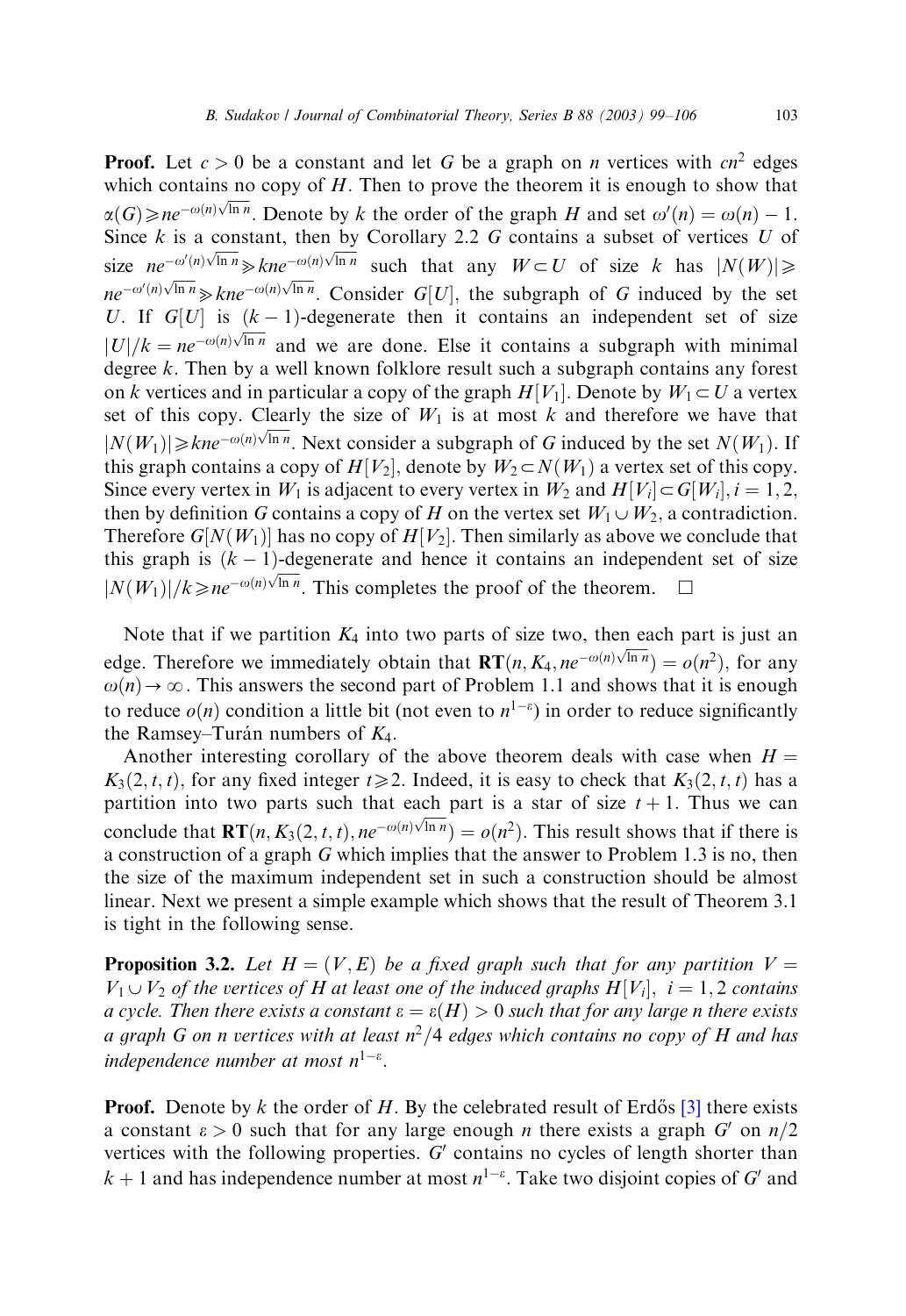add the complete bipartite graph between them. Then we obtain a graph  $G$  on  $n$ vertices with at least  $n^2/4$  edges and with independence number at most  $n^{1-\epsilon}$ . In addition G contains no copy of  $H$ , since in any partition of  $H$  into two parts, one part will contain a cycle whose length is at most k. This completes the proof.  $\Box$ 

Finally, motivated by Problem 1.4 we obtain a bound on the size of the maximum  $K_p$ -free subset in a graph on *n* vertices which contains no copy of  $K_{2p}$  and has  $\Omega(n^2)$ edges.

**Theorem 3.3.** Let  $p \ge 3$  be an integer and let G be a graph on n vertices such that G contains no copy of  $K_{2p}$ . If in addition  $\alpha_p(G) < ne^{-\omega(n)\sqrt{\ln n}}$ , where  $\omega(n) \to \infty$  arbitrarily slowly with n, then the number of edges in G is  $o(n^2)$ .

**Proof.** Let  $c > 0$  be a constant and let G be a graph on *n* vertices with  $cn^2$  edges which contains no copy of  $K_{2p}$ . Then to prove the theorem it is enough to show that  $\alpha_p(G) \geq n e^{-\omega(n)\sqrt{\ln n}}$ . By Corollary 2.2 G contains a subset of vertices U of size  $ne^{-\omega(n)\sqrt{\ln n}}$  such that any  $W \subset U$  of size p has  $|N(W)| \geq n e^{-\omega(n)\sqrt{\ln n}}$ . Consider  $G[U]$ , a subgraph of G induced by the set U. If  $G[U]$  contains no  $K_p$ , then U is a  $K_p$ independent set and we are done. So suppose it contains a copy of  $K_p$  and denote by  $W' \subset U$  a vertex set of this copy. Clearly the size of W' is p and therefore we have that  $|N(W')| \ge n e^{-\omega(n)\sqrt{\ln n}}$ . If  $N(W')$  also contains a copy of  $K_p$  then together with the vertices in  $W'$  we obtain a complete subgraph of  $G$  on  $2p$  vertices, a contradiction. Thus  $N(W')$  is a  $K_p$ -independent set of size at least  $ne^{-\omega(n)\sqrt{\ln n}}$ . This completes the proof of the theorem.  $\Box$ 

Since a graph without copy of  $K_5$  obviously contains no  $K_6$ , this theorem implies that any graph G on n vertices with no  $K_5$  subgraph and with  $\Omega(n^2)$  edges has a triangle-free subset of size  $ne^{-\omega(n)\sqrt{\ln n}} \ge n^{1-\varepsilon}$  for any fixed  $\varepsilon > 0$ . This implies that in Problem 1.4 if we restrict the size of  $\alpha_3(G)$  to be slightly smaller than just  $o(n)$ , then the number of edges in the graph G will be definitely  $o(n^2)$ . It is also very interesting to compare Theorem 3.3 with the results of [\[5\]](#page-7-0), where for every  $p \ge 3$  the authors constructed graphs on *n* vertices which contain no  $K_{2p}$ , have at least  $(1 + o(1))n^2/8$ edges and their maximum  $K_p$ -free subset is only of order  $o(n)$ . Our result shows that the value  $o(n)$  cannot be reduced significantly in these examples, without a dramatic drop in the number of edges.

#### 4. Concluding remarks

As we already pointed out, most results in Ramsey–Turán theory deal with the case when the independence number of the graph G is bounded by  $o(n)$ . In the previous section we see some interesting phenomena when we restrict  $\alpha(G)$  to be at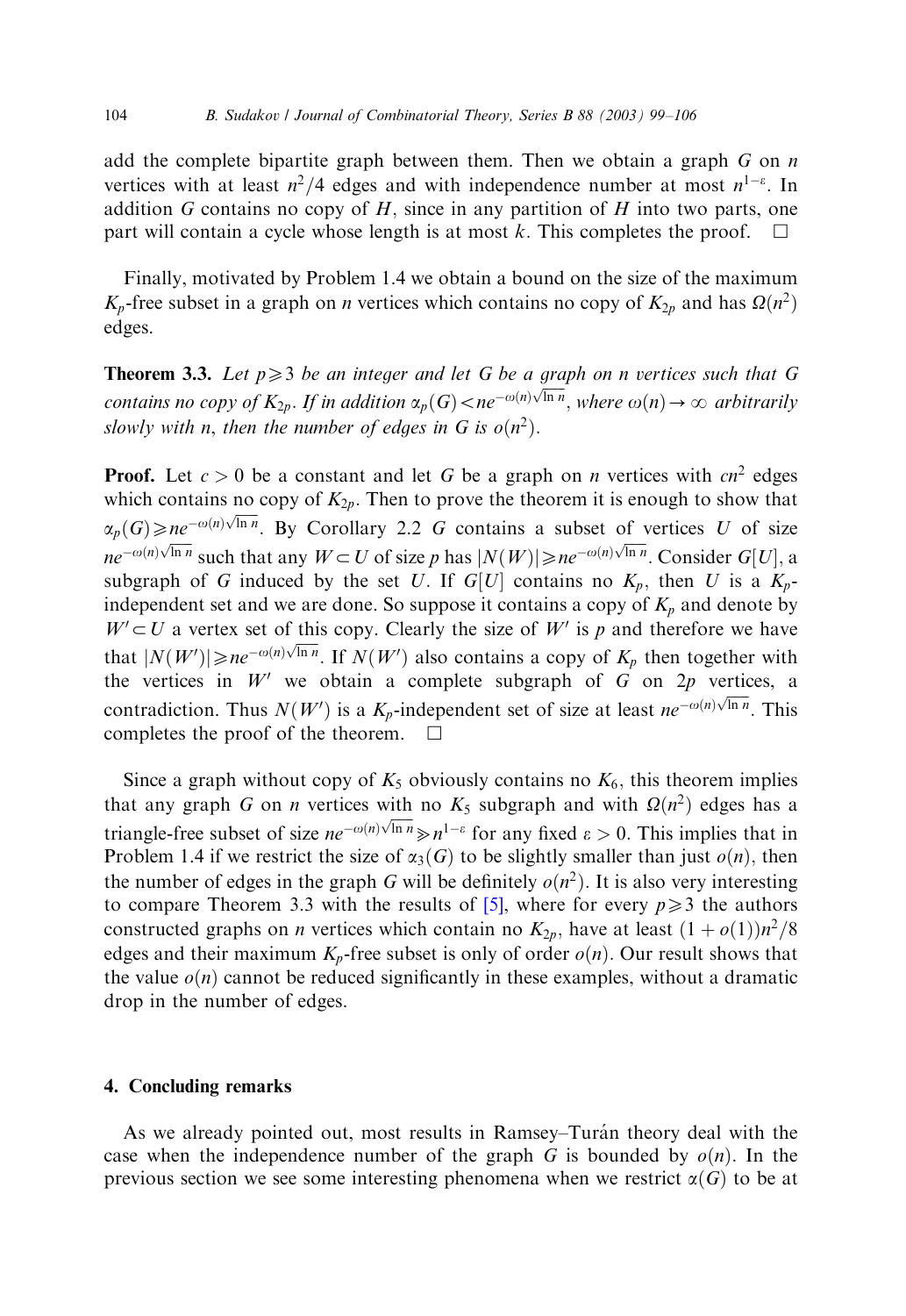most  $ne^{-\omega(n)\sqrt{\ln n}}$ . So it is a natural question what happens if we go even further when  $\alpha(G) \leq n^{1-\varepsilon}$  for various fixed values of  $\varepsilon$ . Here we will make first a very week attempt to address this question. Without too much extra effort, only using ideas from the proof of Theorem 3.1, we can show the following.

**Proposition 4.1.** Let  $r \geq 2$  be an integer, then the Ramsey–Turan numbers of  $K_4$  satisfy  $\mathbf{RT}(n, K_4, n^{1-1/r}) < n^{2-1/r(r+1)}.$ 

**Proof.** Let G be a graph on n vertices with  $n^{2-1/r(r+1)}$  edges which contains no copy of K<sub>4</sub>. It is enough to show that  $\alpha(G) \geq n^{1-1/r}$ . Define  $t = r + 1$ ,  $m = n^{1-1/r}$ ,  $k = 2$  and  $c = n^{-1/r(r+1)}$ . Then it is easy to check that they satisfy the following inequalities

$$
(2c)^{t}n \geq 2m
$$
 and  $n^{k} \left(\frac{m}{n}\right)^{t} \leq k!m$ .

Therefore by Lemma 2.1 G contains a subset of vertices U of size  $n^{1-1/r}$  such that any  $W \subset U$  of size 2 has  $|N(W)| \ge n^{1-1/r}$ . If U is an independent set, then we are done. Else U contains an edge  $(u, v)$ . As we already mentioned the common neighborhood  $N(u, v)$  has size at least  $n^{1-1/r}$ . Since every edge in  $N(u, v)$  together with vertices u, v forms a copy of  $K_4$  we conclude that  $N(u, v)$  is an independent set. This implies that  $\alpha(G) \geq n^{1-1/r}$  and completes the proof.  $\Box$ 

Using some additional ideas we can slightly improve this result and extend it to other values of  $f(n)$ . We plan to return to this problem in the future.

Using Theorem 3.3 we can obtain an interesting connection between the Ramsey– Turán numbers of  $K_5$  and  $K_6$  and the usual Ramsey number of  $K_3$ . Indeed, let G be a graph on *n* vertices with  $\Omega(n^2)$  edges which contains no copy of  $K_6$ . Then by Theorem 3.3 G contains a triangle-free set U of size at least  $ne^{-\Omega(\sqrt{\ln n})}$ . Using well known bounds of Ajtai et al.  $[1]$ , we obtain that U contains an independent set of size at least  $\Omega(\sqrt{|U| \ln |U|}) \gg \sqrt{n}e^{-\omega(n)\sqrt{\ln n}} = n^{1/2-\omega(1)}$ , where  $\omega(n) \rightarrow \infty$  arbitrarily slowly with  $n$ . This implies that

$$
\mathbf{RT}(n, K_5, \sqrt{n}e^{-\omega(n)\sqrt{\ln n}}) \leqslant \mathbf{RT}(n, K_6, \sqrt{n}e^{-\omega(n)\sqrt{\ln n}}) = o(n^2).
$$

On the other hand it is easy to see that this result is nearly tight, since we can take two copies of the triangle-free graph on  $n/2$  vertices with independence number at two copies of the thangie-free graph on  $n/2$  vertices with independence humber at most  $O(\sqrt{n \ln n})$  (this graph exists by the result of Kim [\[8\]](#page-7-0)) and connect these copies by a complete bipartite graph. Obviously, the new graph is  $K_5$ -free, has the same independence number and at least  $n^2/4$  edges. Therefore we conclude

$$
\mathbf{RT}(n, K_5, O(\sqrt{n \ln n})) \geqslant \mathbf{RT}(n, K_6, O(\sqrt{n \ln n})) \geqslant \frac{n^2}{4}.
$$

We would like to remark that similar results can be obtained for other graphs like  $K_{2p}$  or  $K_3(3,3,3)$  (in any partition of  $K_3(3,3,3)$ ) into two parts, one part contains  $K_2(2, 3)$ ). But since the exact asymptotic behavior of the Ramsey numbers of any